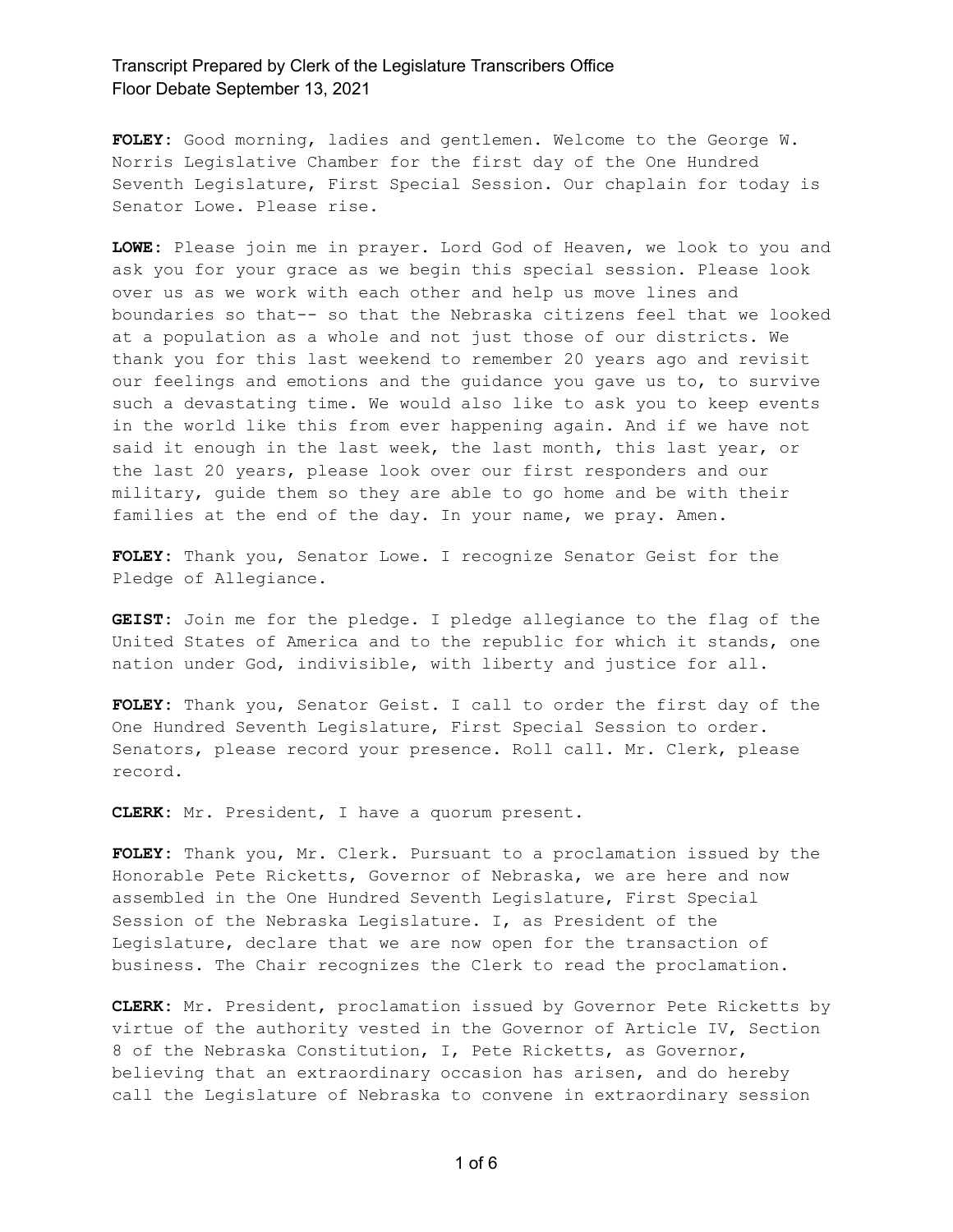at the State Capitol on September 13, 2021, at 10:00 a.m. for the purpose of considering and enacting legislation on only the following subjects: 1. Enacting legislation to redistrict boundaries of the Supreme Court judicial districts; 2. Enacting legislation to redistrict boundaries of the Public Service Commission districts; 3. Enacting legislation to redistrict boundaries for members of the Board of Regents of the University of Nebraska; 4. Enacting legislation to redistrict boundaries for members of the State Board of Education; 5. Enacting legislation to redistrict boundaries for members of the Legislature; 6. Enacting legislation to redistrict boundaries for the Representatives of Congress of the United States; and 7. Enacting legislation to appropriate funds to the Legislative Council for the necessary expenses incurred by the Legislature due to the convening of the extraordinary special session. Now, therefore, I direct that members of the Legislature of the State of Nebraska be notified of the convening of this by presenting to each of them a copy of this proclamation. I might indicate to the members that copies of the proclamation are on your desk. That's all that I had, Mr. President.

**FOLEY:** Thank you, Mr. Clerk. Do you have any messages, reports, or announcements?

**CLERK:** I do, Mr. President, certificate with Secretary of State regarding the membership to be comprised for the first convening of the First Special Session of the One Hundred Seventh Legislature. I have communications from the Redistricting Committee signed by Senator Linehan regarding operating procedures and administrative guidelines that were adopted by the committee. Mr. President, a series of gubernatorial appointments since the Legislature adjourned sine die in May. Appointments to the Liquor Control Commission, to the Nebraska Educational Telecommunications Commission, the Board of Educational Lands and Funds, the Public Employees Retirement Board, Child Abuse Prevention Fund Board, State Racing and Gaming Commission, to the Nebraska Commission on Problem Gambling, the Nebraska Accountability and Disclosure Commission, to the Nebraska Tourism Commission, to the Foster Care Advisory Committee, to the Commission of Industrial Relations, to the Environmental Control [SIC] Council, to the Health Information Technology Board, to the Health Information Technology Board, to the Nebraska Board of Parole, to the Technical Advisory Committee for Statewide Assessments. Those will all be referred to Reference for purposes of conducting confirmation hearings. Have an Attorney General's Opinion addressed to Senator Blood (re LB635) we received and that will also be inserted in the Journal. That's all that I had, Mr. President.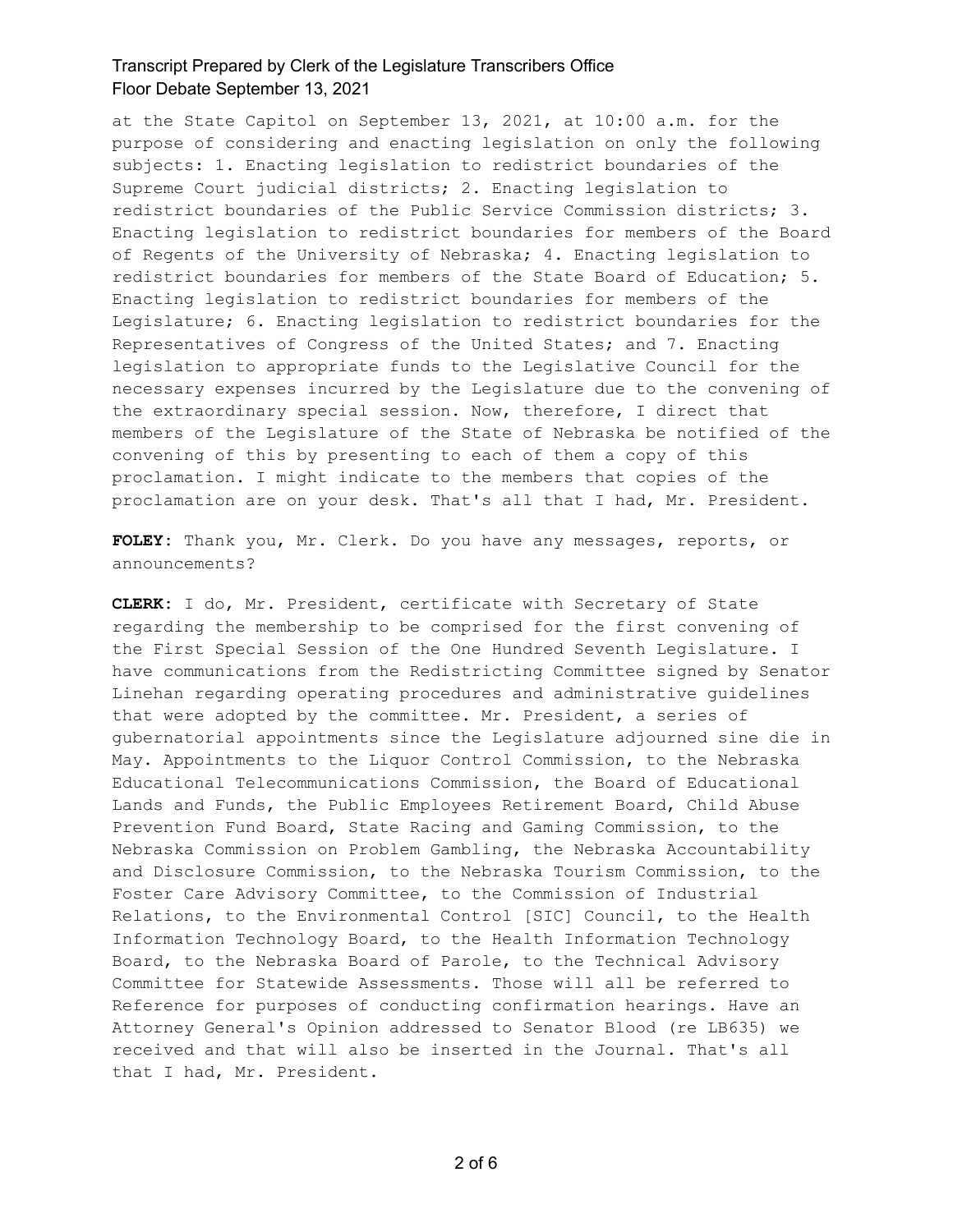**FOLEY:** Thank you, Mr. Clerk. Members, we're now going to proceed to the introduction of new bills. If anyone has bills, could you please bring them forward right now to the Clerk's desk? We'll stand at ease for just a few minutes while the new bills are brought forward. Thank you. Members, if I could ask you to please cease all conversations for a few moments, please. Senator Lathrop, you're recognized.

**LATHROP:** Thank you, Mr. President and colleagues. It is with great sadness that I share with you the passing of a friend, Mike Boyle passed away this morning at 77 years old. Mike was a terrific friend to many of us here. He was a public servant, very much committed to the city of Omaha and to Douglas County. Those of us who are proud members of the Democratic Party saw Mike as a mentor. I know when I got involved back in 2006, Mike counseled me and coached me and gave me a great deal of advice. He was a personal friend. Mike was married to Anne Boyle-- Anne Howell Boyle who passed away in 2019. Mike and Anne had 5 children and 18 grandchildren. Mike had the good fortune to serve on the Douglas County Board with his daughter Maureen since 2020. I'm sure that was a great source of pride for Mike. His political history includes two terms as the mayor of the city of Omaha. He was appointed to the county board in 1997 and served on that board right up until this morning. He was a great friend. And on a personal note, I can say as a fellow Douglas County Democrat, I would oftentimes attend different functions. And as many of you know, you go to these functions and there's an awful lot of people in the room you try to get around to talk to. But I always made a point to go talk to Mike Boyle. He was an independent thinker. He was clever. He was charming. He was often-- oftentimes we had great conversations, some of it with colorful language. But the one thing that you got from Mike Boyle is his commitment to his community, his commitment to public service, and I will just tell you we've lost, we've lost an individual committed to public service whose name is synonymous with Nebraska Democratic politics. And I've lost a friend. Thank you, Mr. President.

**FOLEY:** Thank you, Senator Lathrop. Members, if there are any additional bills that need to be introduced today, please bring them forward immediately. Mr. Clerk, you're recognized for purpose of reading bills.

**CLERK:** Mr. President, new bills: LB1 is introduced by the Redistricting Committee and signed by its members. It's bill for an act relating to redistricting; it amends sections 32-504 and 505; sets the district boundaries for Representatives in the Congress of the United States by the adoption of maps by reference. LB2 offered by the Redistricting Committee. It's a bill for act relating to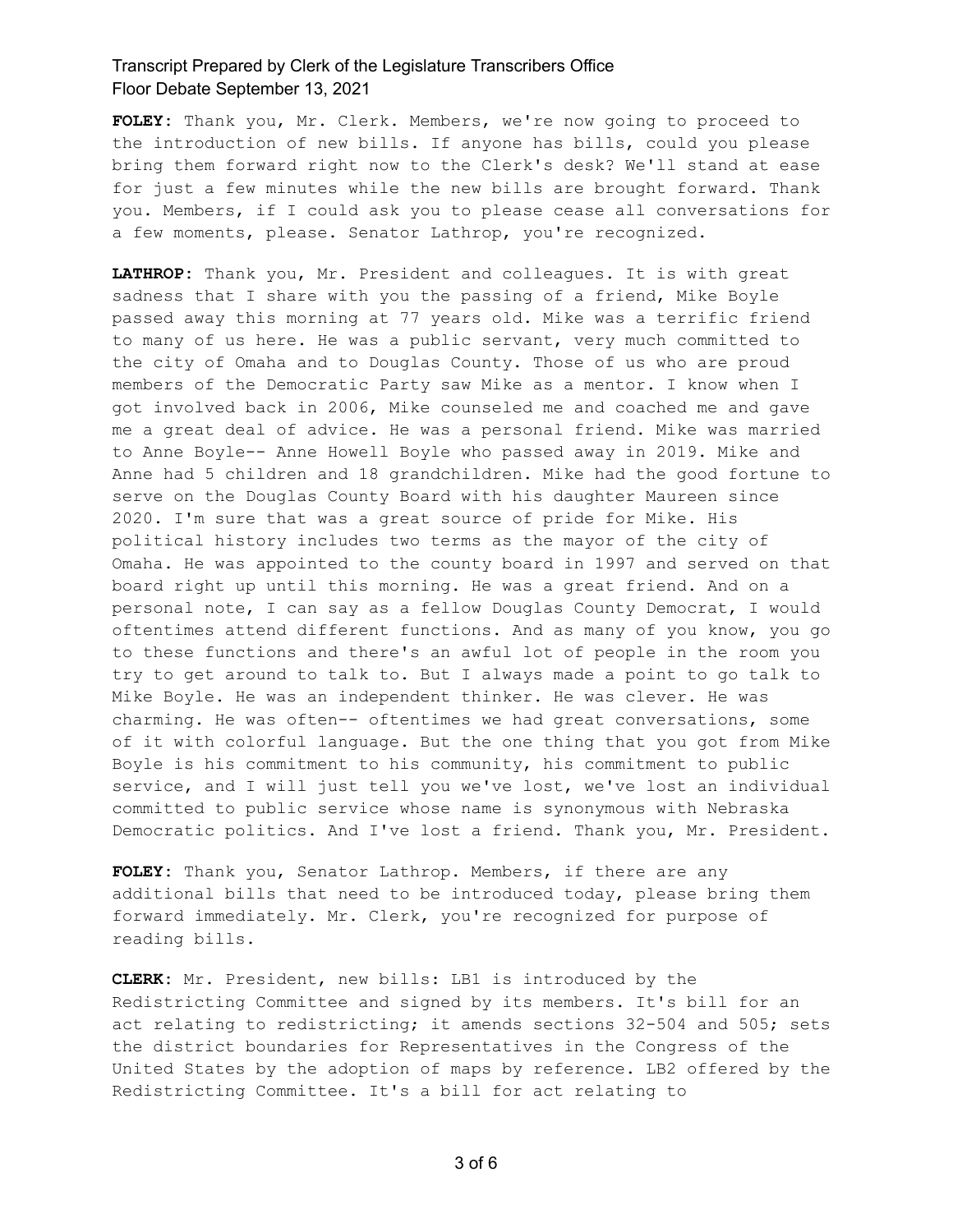redistricting; it amends sections 32-504 and 505; it sets the district boundaries of the Representatives in Congress of the United States by adoption of maps by reference. LB3 by the Redistricting Committee. It's a bill for an act relating to redistricting; it amends sections 30-- or excuse me, 50-1153 and 50-1154; it sets the district boundaries of the legislative districts by the adoption of maps by reference; provides for applicability of sections; and harmonizes provisions. LB4 by the Redistricting Committee. It's a bill for an act relating to redistricting; it sets the district boundaries of legislative districts by the adoption of maps by reference; it provides for applicability of sections. LB5 by the Redistricting Committee. It's a bill for an act relating to redistricting. LB5 by the Redistricting Committee. It's a bill for an act relating to redistricting; it sets the boundaries of the public service commissioner districts by the adoption of maps by reference. LB6 by the Redistricting Committee. It's a bill for an act relating to redistricting; it sets the boundaries of the Supreme Court judicial districts by the adoption of maps by reference. LB7 is by the Redistricting Committee. It's bill for an act relating to redistricting; it sets the district boundaries for members of the State Board of Education by the adoption of maps by reference. LB8 by the Redistricting Committee. It's bill for an act relating to redistricting; it amends section 85-103; it sets the district boundaries for members of the Board of Regents of the University of Nebraska by adoption of maps by reference. LB9 is by Senator Wayne. It's a bill for an act relating to redistricting; it sets the district boundaries of Representatives in Congress of the United States by adoption of maps by reference. LB10 is by Senator Wayne. It's a bill for an act relating to redistricting; it sets the district boundaries of the legislative districts by adoption of maps by reference. Mr. President, LB11 is by Senator Wayne. It's a bill for an act relating to redistricting; it sets the district boundaries of the legislative districts by adoption of maps by reference. LB12 is by Senator Kolterman. Bill for act relating to the Legislature; it changes the number of members of the Legislature; and repeal the original section. LB13 is by Senator Morfeld. Bill for act relating to redistricting; it sets the district boundaries of the legislative districts by adoption of maps by reference; provides for applicability of sections. LB14 is by Senator Hughes. It's a bill for an act relating to appropriations; it appropriates funds for the expenses incurred during the One Hundred Seventh Legislature, First Special Session, 2021. That's all that I had, Mr. President.

**FOLEY:** Thank you, Mr. Clerk. Members, please come to order. Speaker Hilgers, you're recognized.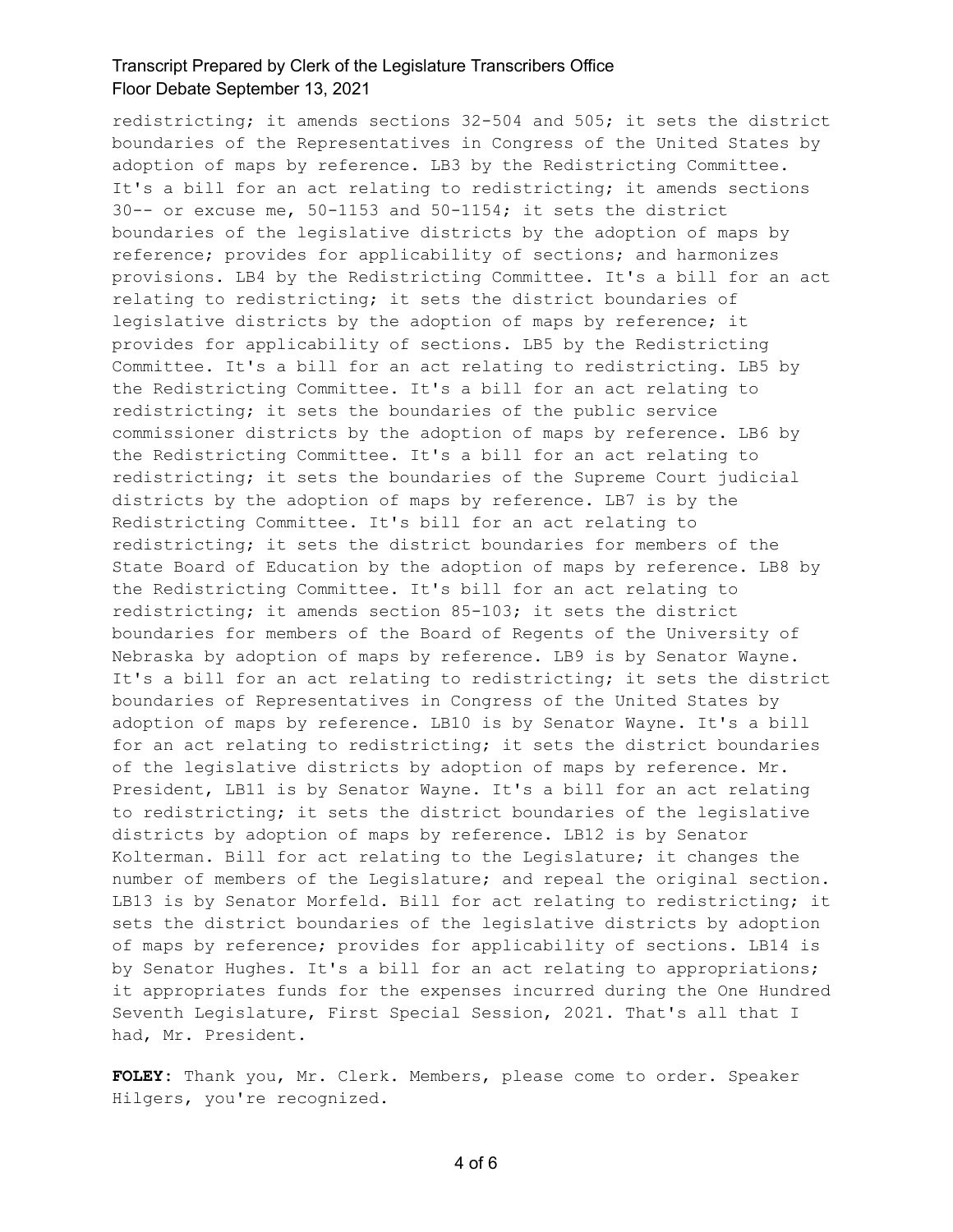**HILGERS:** Thank you, Mr. President. Good morning, colleagues. It's good to see everyone again on this fall Monday. I wanted to give you two brief updates, one about what we're going to do this morning, and then one, at least give you a little bit of a preview about what's going to happen the rest of the week, although a preview to that preview is we'll wait until tomorrow. So what's going to happen in the next two hours is we are going to stand at ease for some period of time to allow the Reference Committee to meet and to do its work with the bills that were just introduced. That will come back from the committee, it will be read across. Then we will stand at ease again in order to have the, the hearing notices completed, finalized, and have those read across. As you know, we have hearings Tuesday, Wednesday, and Thursday of this week. So that process will probably take about two hours. But for the most part, we'll just be standing at ease. So there won't be any votes. But I appreciate those who will remain on the floor. After today-- tomorrow morning, I anticipate giving you a more fulsome update about how the next ten days, two weeks are going to go. And, and we were waiting to see what bills got introduced. I think most of them have been introduced already here yet this morning. So I do anticipate having a better update for you tomorrow in terms of the rest of the week. But I will say big picture, Tuesday, Wednesday, Thursday, we will have hearings, as I noted, and you should anticipate that we will start General File debate on some maps, maybe all the maps, maybe one of the maps, it will depend on Friday morning. I've had a number of you ask me about Saturday. Currently, we are scheduled to meet Saturday morning. I'm very well aware of what is taking place on that Saturday and I'm still holding Saturday. We'll see what kind of progress we make during the course of the week. And I'll try to give everyone daily updates as we get near the end of the week so we can all prepare. And I appreciate your flexibility and nimbleness as we try to get this work done over the next two weeks. Thank you, Mr. President.

**FOLEY:** Thank you, Mr. Speaker. Mr. Clerk, you're recognized.

**CLERK:** Mr. President, an announcement, Reference Committee will meet immediately in Room 1525. Reference Committee in Room 1525 immediately.

**FOLEY:** Thank you, Mr. Clerk. The Legislature will stand at ease while the Reference Committee meets.

[EASE]

**FOLEY:** Mr. Clerk, you're recognized.